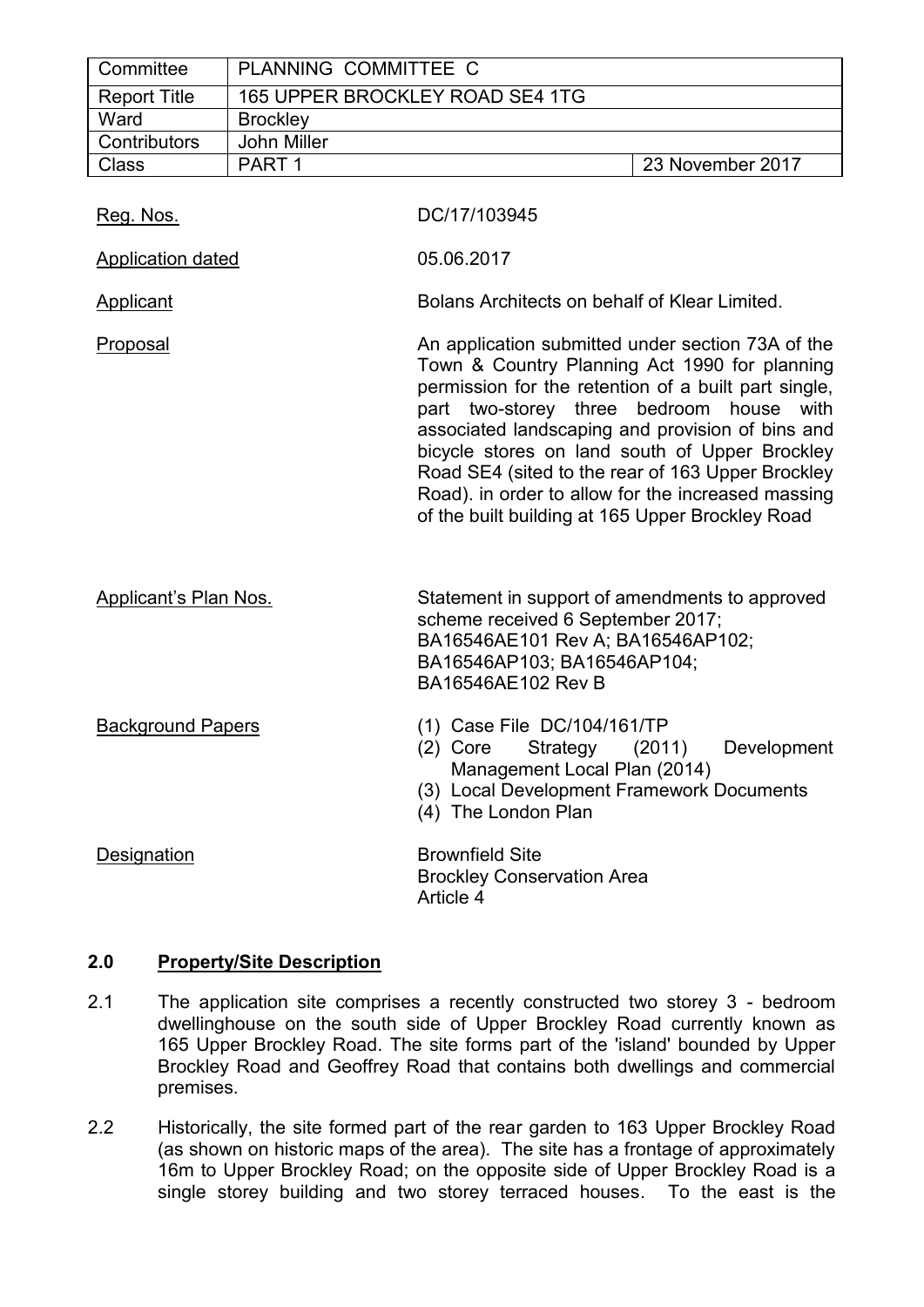remaining rear garden of 163 Upper Brockley Road. To the south is the rear garden of 161 Upper Brockley Road and to the west is 1 Geoffrey Road, which is a two storey, detached house. The site is situated within the Brockley Conservation Area, and is subject to an Article 4 Direction. The dwellinghouse is neither a statutory nor a locally listed building, nor is it within the setting of any statutory or locally listed buildings.

# **3.0 Planning History**

3.1 2012: DC/12/81710 - Planning permission was refused for the construction of a two-storey three bedroom house with associated landscaping and provision of bins and bicycle stores on land south of Upper Brockley Road SE4 (sited to the rear of 163 Upper Brockley Road).

The reasons for refusal are as follows:

1. The proposed development, as a result of its height, bulk, massing, siting and layout would fail to establish an acceptable relationship with the surrounding context and would result in harm to the character and appearance of the conservation area, contrary to Objective 10 Protect and enhance Lewisham's character and Policies 15 High quality design for Lewisham and 16 Conservation areas, heritage assets and the historic environment of the Core Strategy (June 2011) and Policies URB 3 Urban Design, URB 6 Extensions and Alterations and URB 16 New Development, Changes of Use and Alterations to Buildings in Conservation Areas of the adopted UDP (July 2004).

2. The proposed development, as a result of inadequate daylighting, outlook and lack of amenity space, would fail to provide a suitable standard of accommodation for future occupiers, contrary to policies HSG 5 Layout and Design of New Residential Development, HSG 7 Gardens of the adopted UDP (July 2004) and the Residential Standards SPD (August 2006).

3. The proposed development, as a result of its height, bulk and siting would result in an un-neighbourly development and an unacceptable sense of enclosure when viewed from the neighbouring properties and their gardens, contrary to Policies HSG 4 Residential Amenity, HSG 5 Layout and Design of New Residential Development and HSG 8 Backland and In-fill Development of the adopted UDP (July 2004).

An appeal against this refusal was dismissed on the basis that the design of the building would not promote or reinforce local distinctiveness and the proposed new development would not successfully integrate into the historic environment. The scale of the dwelling was also considered to be oppressive and that it would result in an excessive sense of enclosure for surrounding occupiers.

- 3.2 2014: DC/14/88637 Planning permission was granted in December 2014 for the construction of a part single, part two-storey three bedroom house with associated landscaping and provision of bins and bicycle stores on land south of Upper Brockley Road SE4 (sited to the rear of 163 Upper Brockley Road).
- 3.3 DC/15/91814 Planning permission was granted in September 2015 for an application submitted under Section 73 of the Town and Country Planning Act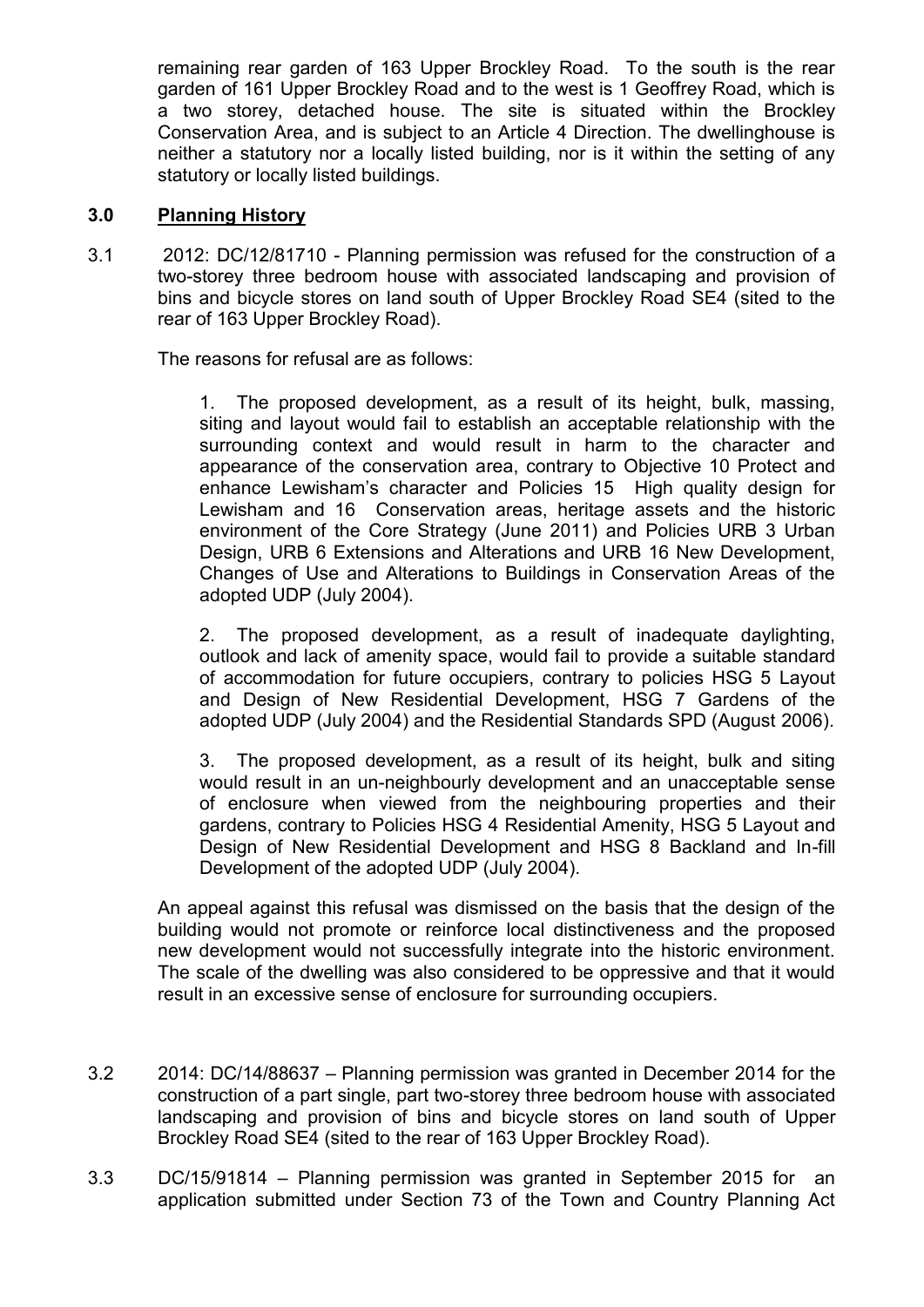1990 for minor material amendments to allow the variation of Condition (2) of the planning permission referenced DC/14/88637 dated 29 December 2014 for the construction of a part single, part two-storey three bedroom house with associated landscaping and provision of bins and bicycle stores on land south of Upper Brockley Road SE4 (sited to the rear of 163 Upper Brockley Road), in order to allow the revision to massing and internal layout changes outlined below:

- Internal alterations to the layout of the ground and first floor.
- Increasing the width of the first floor to 7.85m.
- Increasing the depth of the first floor to 8m.
- Increasing the height of the building to 5.85m.
- Repositioning of windows on the North elevation.
- Repositioning and re-sizing of roof light panel on the east elevation.
- Repositioning of windows on the south elevation.
- The proposed house would fill the depth of the site and would be up to 5.85m high, a maximum of 8.5m deep (narrowing to 7.2m) due to the tapering shape of the site and up to 11m wide
- 3.4 2016: EN/16/00277: In 2016 an Enforcement enquiry was opened regarding the windows on the South elevation facing 163 Upper Brockley Road. On 10/07/17 enforcement, action was closed stating, "no further action needed as windows are now non-opening and opaque".
- 3.5 DC/17/101922: An application was withdrawn in October 2017 for: An application submitted under section 73 of the Town & Country Planning Act 1990 for a minormaterial amendment to application reference DC/14/88637 for the construction of a part single, part two-storey three bedroom house with associated landscaping and provision of bins and bicycle stores on land south of Upper Brockley Road SE4 (sited to the rear of 163 Upper Brockley Road) in order to allow for the increased massing of the built building.

## **4.0 Current Planning Applications**

#### The Proposal

- 4.1 This would be (if granted) the third permission on this application site. The originally approved scheme was amended and approved (as referenced above) but was not implemented. The applicant has constructed a variation of the originally approved scheme for which this application seeks retrospective permission for the dwelling as a whole.
- 4.2 Planning permission is therefore sought for the building as built. The first amendment (2015) altered the internal layout, massing and window locations. The current proposal intends to authorise the increased massing of the building, whilst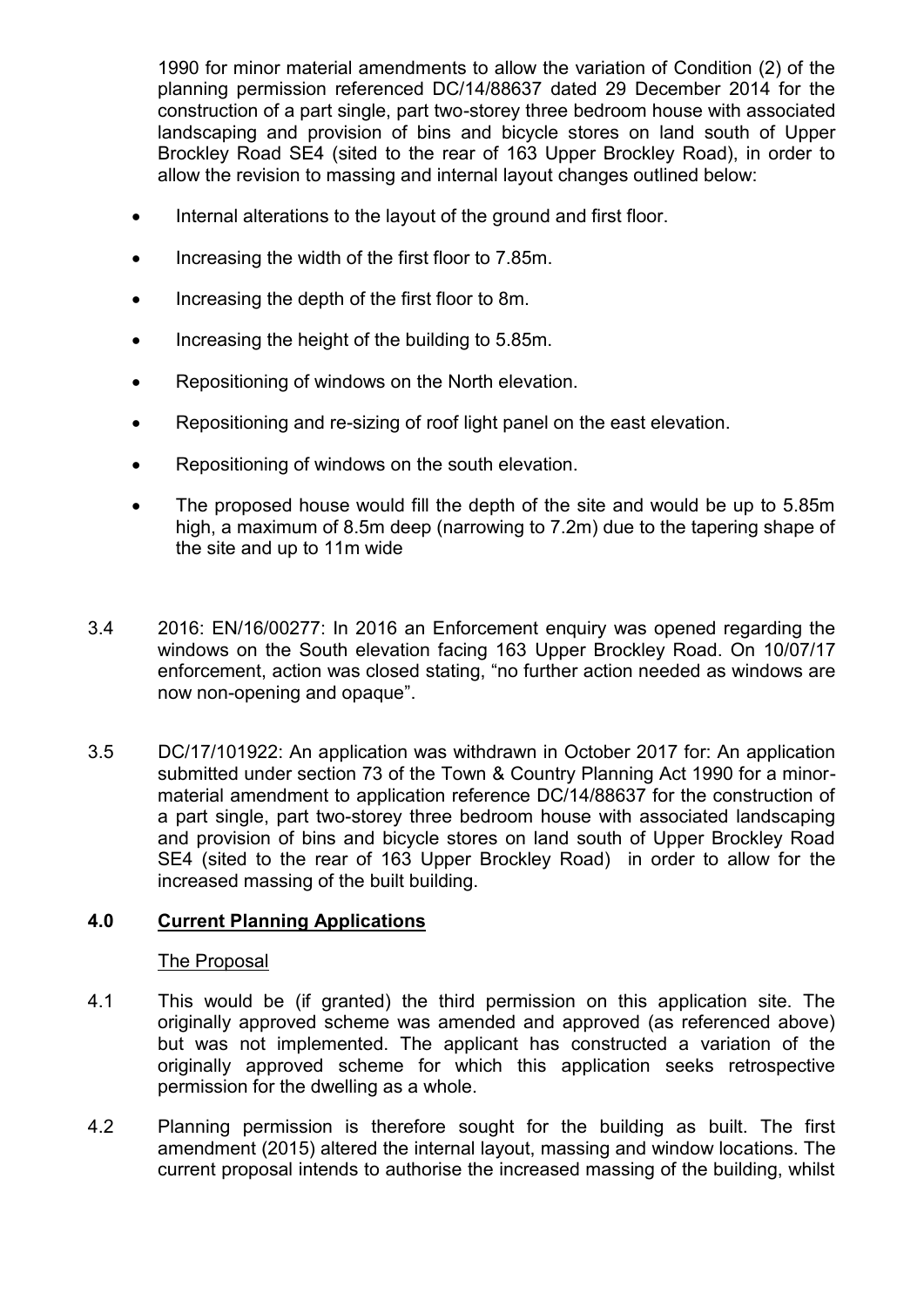the internal layout, and window locations remain the same as the first amended proposal. The design has remained consistent throughout in terms of materials.

- 4.3 The ground floor is set behind a 2.8m-3m boundary wall fronting Upper Brockley Road and the dwelling would be accessed directly from Upper Brockley Road. The ground floor comprises a kitchen/ living room and a bedroom. The first floor with two bedrooms is designed as a 'pop up' box, clad in copper finished cladding designed to fit over the brick base.
- 4.4 The dwelling as constructed measures 6.45m high a maximum of 8.5m deep (narrowing to 7.2m) due to the tapering shape of the site and up to 11.9m wide
- 4.5 The rear garden area measures 27 sqm and would be directly adjacent to the rear gardens of No. 1 Geoffrey Road and 161 Upper Brockley Road. A refuse store is located within the garden with an access door opening onto the footway of Upper Brockley Road. There is a further opening in the boundary wall fronting Upper Brockley Road which provides a secondary access to the rear garden. No offstreet parking is proposed.
- 4.6 This is the third proposal (although retrospective in this case) for a dwelling on this site. The as built changes to the scheme from the approved (but not implemented) first minor material amendment (2015) are as follows:
	- Maximum height of the ground floor level increased 0.3m (to 2.8-3m)
	- Maximum width of ground floor increased 0.9m (to 10.5m)
	- Maximum height at first floor level increased 0.6m (to 6.4m)
	- Maximum width of first floor level increased 0.9m (to 9m)
	- Maximum depth of first floor level reduced 0.3m (to 7.9m)
	- Reduction in garden size of 5sqm as a result of massing changes
	- A 16.2m wide (3m high) retaining wall built along the boundaries with 161 and 163 Upper Brockley Road

Drawings of the proposed changes are shown below (the dotted outline represents the layout of the originally amended drawings):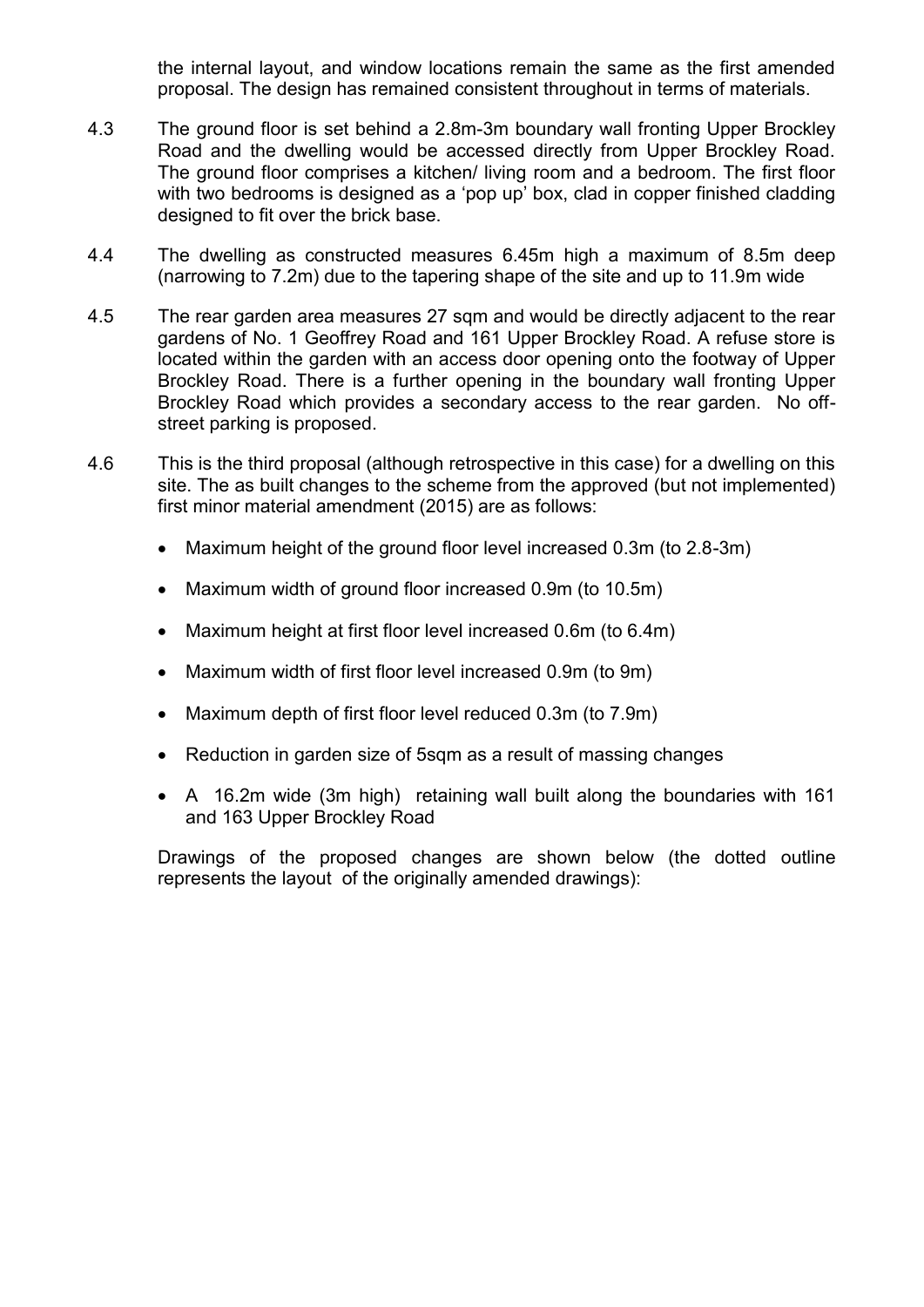



![](_page_4_Figure_2.jpeg)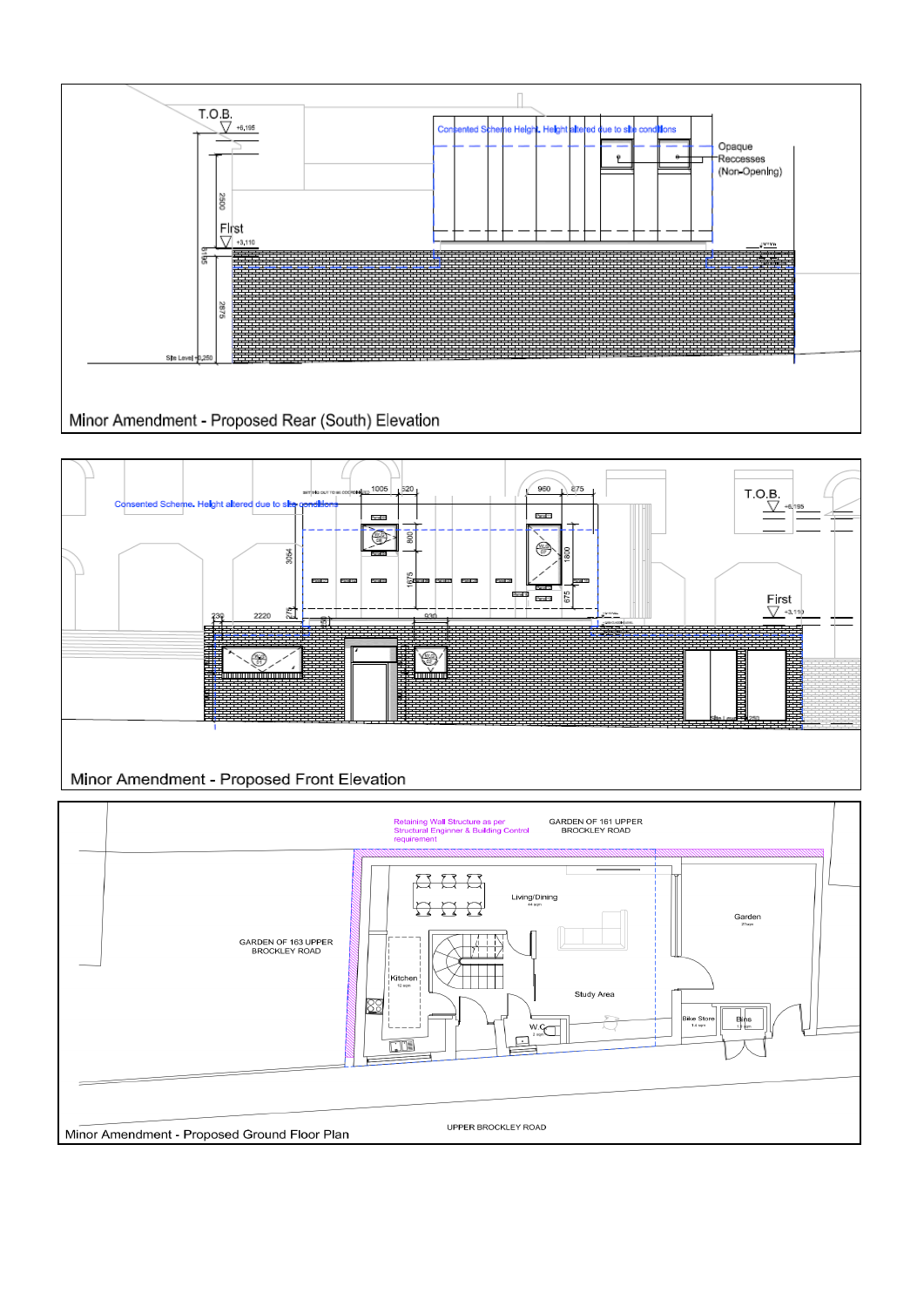## Supporting Documents

- 4.7 Supporting Statement this provides a supporting response to the revised scheme and seeks to address why the proposal has changed further. It states that the revised proposals have no adverse impact upon heritage assets.
- 4.8 Massing Views Drawings providing a series of views of the dwelling from surrounding view points and is accompanied by a series of detailed drawings showing key building junctions.

# **5.0 Consultation**

- 5.1 This section outlines the consultation carried out the Council following the submission of the application and summarises the responses received. The Council's consultation exceeded the minimum statutory requirements and those required by the Council's adopted Statement of Community Involvement.
- 5.2 Site and public notices were displayed and letters were sent to residents and business in the surrounding area and the relevant ward Councillors.

## Written Responses received from Local Residents and Organisations

- 5.3 Notification letters were sent to neighbouring properties and to local ward councillors. 20 representations were received from different addresses, 11 in in support and 9 in objection. These are summarised below:
- 5.4 Objections:
	- The property does not enhance the character or appearance of the Brockley Conservation Area.
	- Windows are not blank opaque recesses as stated in plans
	- Dishonest approach and disregard to neighbouring concerns which goes in direct contrast to the previously refused and appealed decision
	- Increase in length and height has turned the development into one that dominates the street and surrounding houses.
	- Dwelling now blocks amenity of surrounding properties.

## 5.5 Support

- This house positively contributes to the street scene.
- Amendments to do not cause additional harm.

#### **Brockley Society**

5.6 The Brockley Society have objected on the basis that not enough information has been provided to fully address the changes with specific mention of the building height, window changes, fire safety compliance and building control regulations.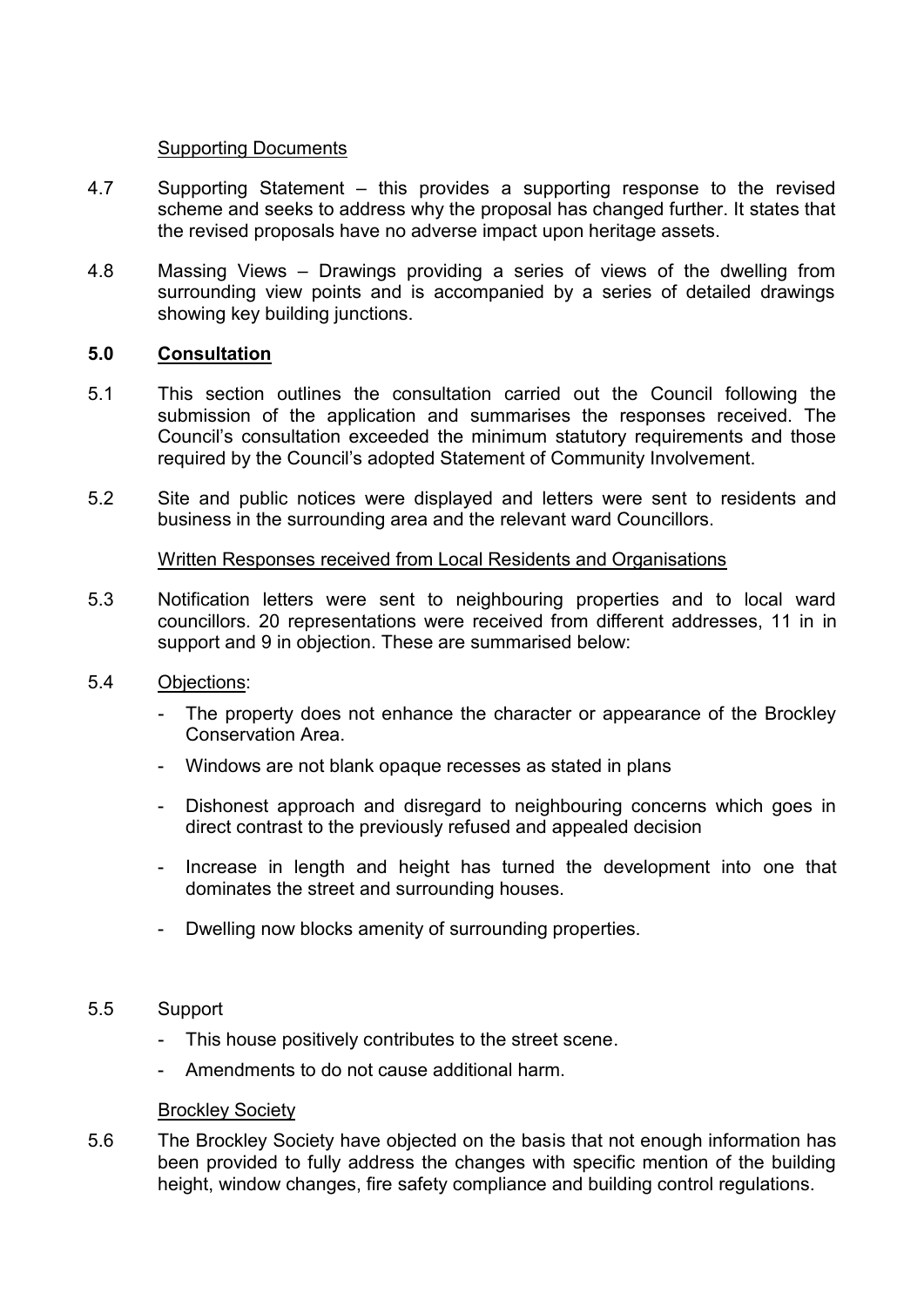# **6.0 Policy Context**

# Introduction

- 6.1 Section 70(2) of the Town and Country Planning Act 1990 (as amended) sets out that in considering and determining applications for planning permission the local planning authority must have regard to:-
	- (a) the provisions of the development plan, so far as material to the application,
	- (b) any local finance considerations, so far as material to the application, and
	- (c) any other material considerations.

A local finance consideration means:

- (a) a grant or other financial assistance that has been, or will or could be, provided to a relevant authority by a Minister of the Crown, or
- (b) sums that a relevant authority has received, or will or could receive, in payment of Community Infrastructure Levy (CIL)
- 6.2 Section 38(6) of the Planning and Compulsory Purchase Act (2004) makes it clear that 'if regard is to be had to the development plan for the purpose of any determination to be made under the planning Acts the determination must be made in accordance with the plan unless material considerations indicate otherwise'. The development plan for Lewisham comprises the Core Strategy, Development Plan Document (DPD) (adopted in June 2011), the Development Management Local Plan (November 2014) and policies in the London Plan (2016). The NPPF does not change the legal status of the development plan.

# National Planning Policy Framework

- 6.3 The NPPF was published on 27 March 2012 and is a material consideration in the determination of planning applications. It contains at paragraph 14, a 'presumption in favour of sustainable development'. Annex 1 of the NPPF provides guidance on implementation of the NPPF. In summary, this states in paragraph 211, that policies in the development plan should not be considered out of date just because they were adopted prior to the publication of the NPPF. At paragraphs 214 and 215 guidance is given on the weight to be given to policies in the development plan. As the NPPF is now more than 12 months old paragraph 215 comes into effect. This states in part that '…due weight should be given to relevant policies in existing plans according to their degree of consistency with this framework (the closer the policies in the plan to the policies in the Framework, the greater the weight that may be given)'.
- 6.4 Officers have reviewed the Core Strategy and Development Management policies for consistency with the NPPF and consider there is no issue of significant conflict. As such, full weight can be given to these policies in the decision making process in accordance with paragraphs 211, and 215 of the NPPF.

## Other National Guidance

6.5 The other relevant national guidance is: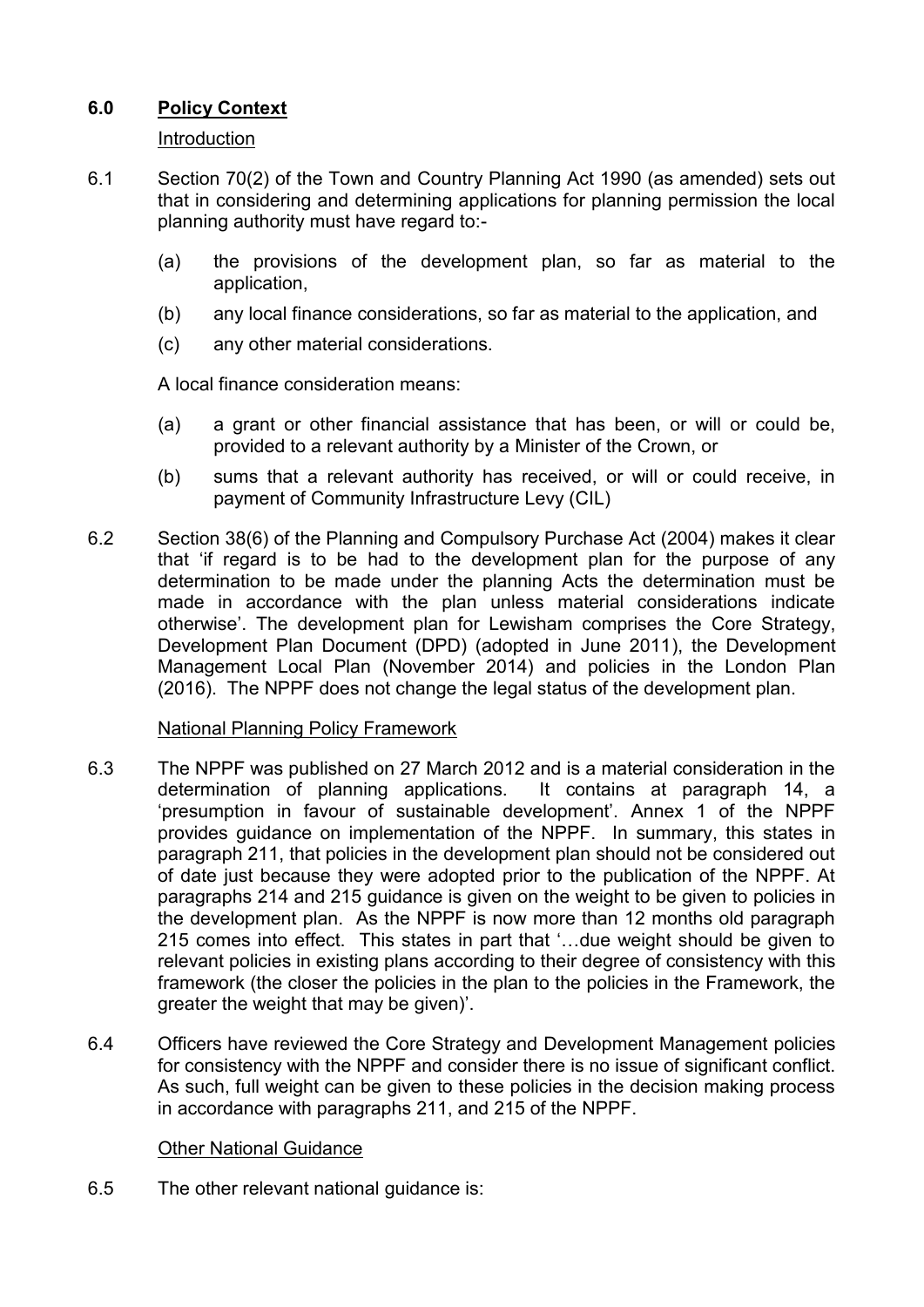Climate change

Conserving and enhancing the historic environment

**Design** 

Renewable and low carbon energy

Tree Preservation Orders and trees in conservation areas

Use of Planning Conditions

# London Plan (2016)

6.6 The London Plan policies relevant to this application are:

Policy 3.3 Increasing housing supply Policy 3.4 Optimising housing potential Policy 3.5 Quality and design of housing developments Policy 3.8 Housing choice Policy 5.2 Minimising carbon dioxide emissions Policy 5.3 Sustainable design and construction Policy 5.7 Renewable energy Policy 5.8 Innovative energy technologies Policy 6.9 Cycling Policy 6.13 Parking Policy 7.2 An inclusive environment Policy 7.3 Designing out crime Policy 7.4 Local character Policy 7.6 Architecture Policy 7.8 Heritage assets and archaeology

Policy 8.3 Community infrastructure levy

London Plan Supplementary Planning Guidance (SPG)

6.7 The London Plan SPG's relevant to this application are:

[Housing](http://www.london.gov.uk/thelondonplan/guides/spg/spg_03.jsp) (2012) [Sustainable Design and Construction](http://www.london.gov.uk/thelondonplan/guides/spg/spg_04.jsp) (2006)

# Core Strategy

6.8 The Core Strategy was adopted by the Council at its meeting on 29 June 2011. The Core Strategy, together with the Site Allocations, Development Management Local Plan, the Lewisham Town Centre Local Plan and the London Plan is the borough's statutory development plan. The following lists the relevant strategic objectives, spatial policies and cross cutting policies from the Lewisham Core Strategy as they relate to this application:

Spatial Policy 1 Lewisham Spatial Strategy Spatial Policy 5 Areas of Stability and Managed Change Core Strategy Policy 1 Housing provision, mix and affordability Core Strategy Policy 14 Sustainable movement and transport Core Strategy Policy 15 High quality design for Lewisham Core Strategy Policy 16 Conservation areas, heritage assets and the historic environment

Development Management Local Plan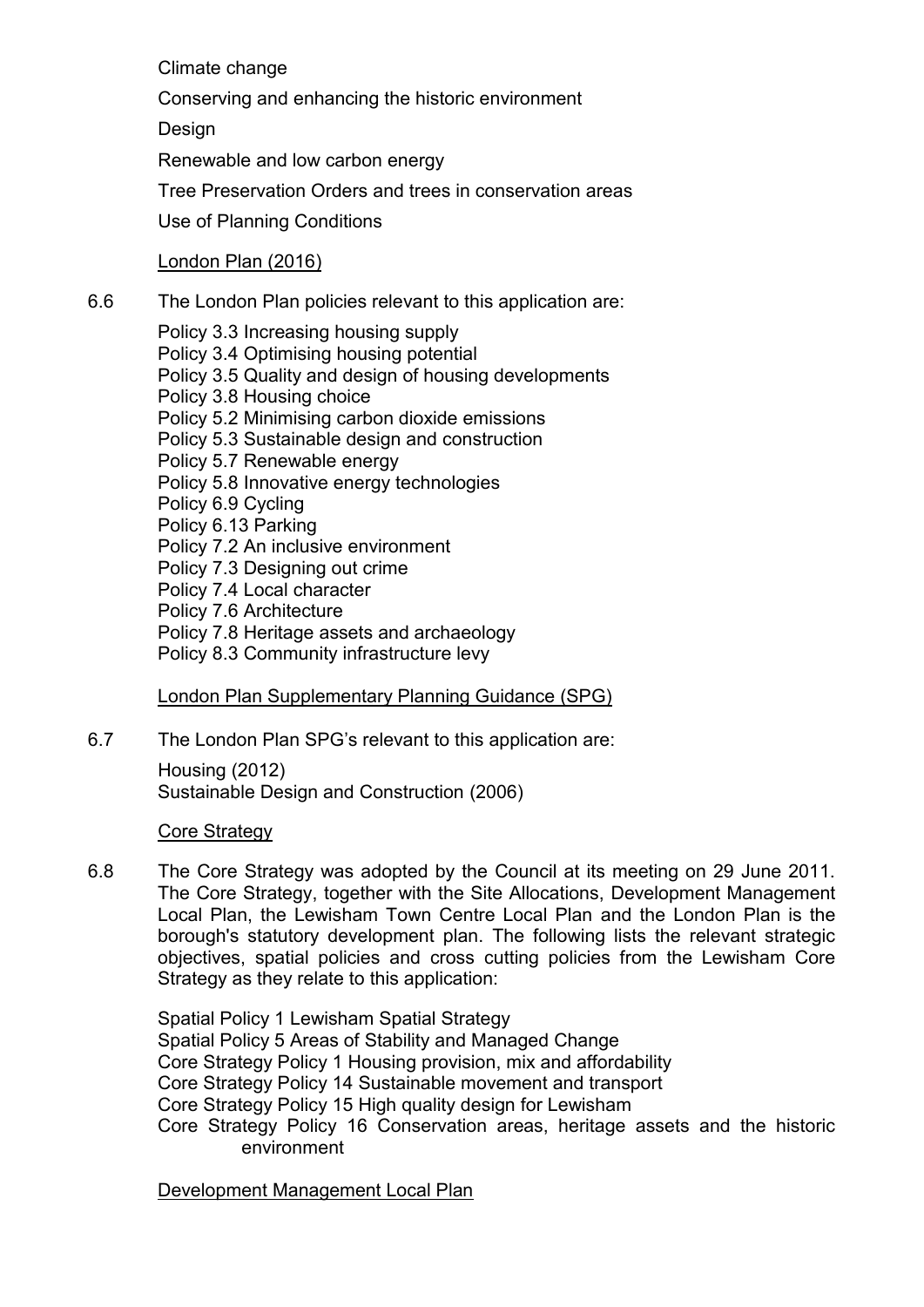- 6.9 The Development Management Local Plan was adopted by the Council at its meeting on 26 November 2014. The Development Management Local Plan, together with the Site Allocations, the Lewisham Town Centre Local Plan, the Core Strategy and the London Plan is the borough's statutory development plan. The following lists the relevant strategic objectives, spatial policies and cross cutting policies from the Development Management Local Plan as they relate to this application:
- 6.10 The following policies are considered to be relevant to this application:
	- DM Policy 1 Presumption in favour of sustainable development
	- DM Policy 22 Sustainable Design and Construction
	- DM Policy 25 Landscaping and Trees
	- DM Policy 27 Lighting
	- DM Policy 29 Car Parking
	- DM Policy 30 Urban design and local character
	- DM Policy 32 Housing design, layout and space standards
	- DM Policy 33 Development on infill sites, backland sites, back gardens and amenity areas
	- DM Policy 36 New development, changes of use and alterations affecting designated heritage assets and their setting: conservation areas, listed buildings, schedule of ancient monuments and registered parks and gardens

# Residential Standards Supplementary Planning Document (updated May 2012)

6.11 This document sets out guidance and standards relating to design, sustainable development, renewable energy, flood risk, sustainable drainage, dwelling mix, density, layout, neighbour amenity, the amenities of the future occupants of developments, safety and security, refuse, affordable housing, self containment, noise and room positioning, room and dwelling sizes, storage, recycling facilities and bin storage, noise insulation, parking, cycle parking and storage, gardens and amenity space, landscaping, play space, Lifetime Homes and accessibility, and materials.

# Brockley Conservation Area Supplementary Planning Document (December 2005)

6.12 This document advises on the content of planning applications, and gives advice on external alterations to properties. It lays out advice on repairs and maintenance and specifically advises on windows, roof extensions, satellite dishes, chimneystacks, doors, porches, canopies, walls, front gardens, development in rear gardens, shop fronts and architectural and other details. It also sets out detailed guidance on the limited development that will be accepted within Brockley Mews - mainly within Harefield Mews.

## **7.0 Planning Considerations**

- 7.1 The main issues to be considered in respect of this application are:
	- a) Principle of Development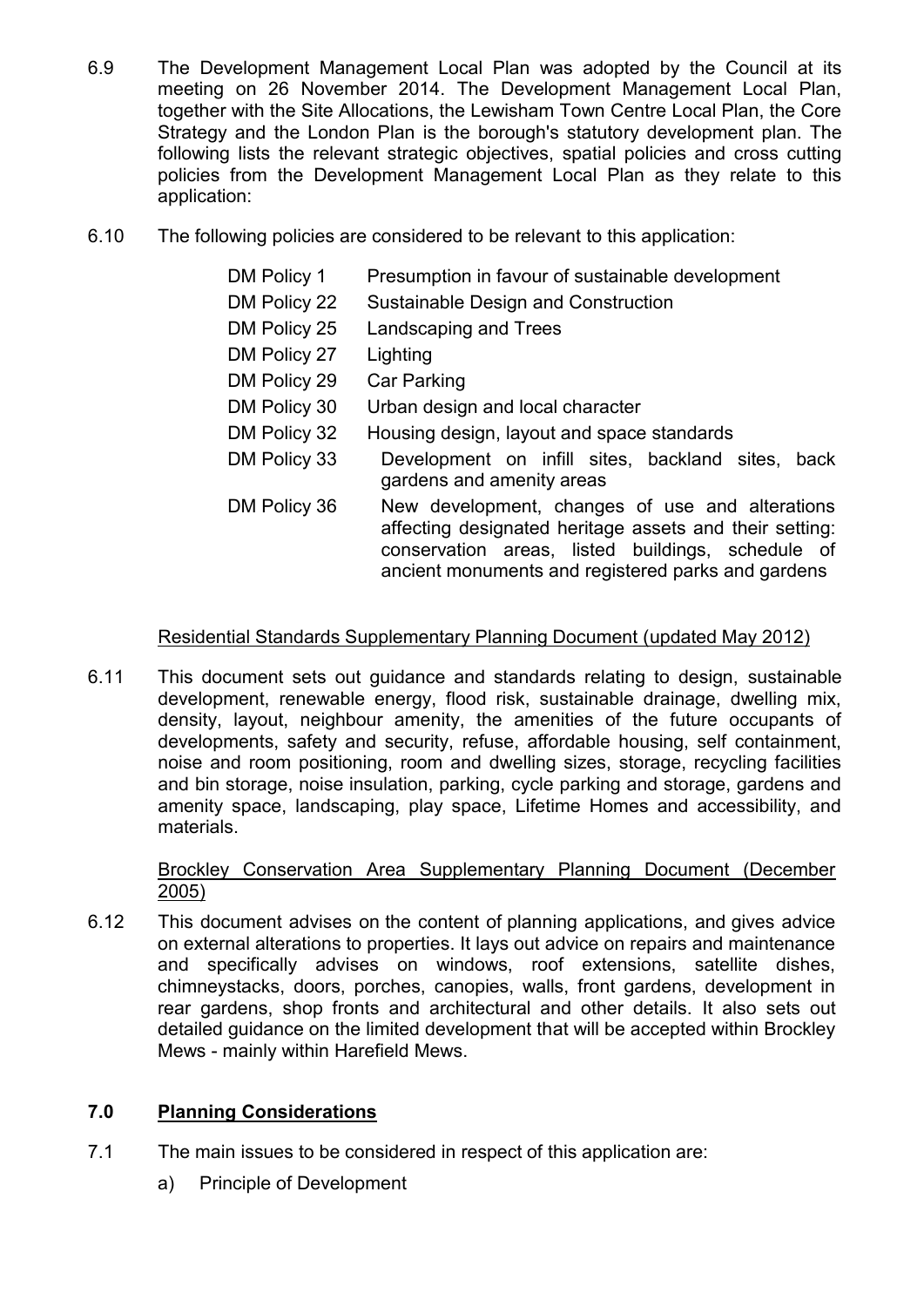- b) Design
- c) Housing
- d) Highways and Traffic Issues
- e) Impact on Adjoining Properties
- f) Sustainability and Energy

## Principle of Development

- 7.2 The power to grant a planning application retrospectively is found (subject to limitations) in s.73A. of the 1990 Act.
- 7.3 An application under s73A is effectively a planning application in all respects, other than the development for which planning permission is being sought has already been carried out.
- 7.4 The differences between the planning permission DC/15/91814 and what has been built relate to the massing and scale of the built building. The differences are considered minor when judged against the scheme in its entirety and does not change the nature of the approved scheme (one single dwelling) and are therefore considered acceptable.

### Design and Conservation

- 7.5 Paragraph 63 of the NPPF states that 'in determining applications, great weight should be given to outstanding or innovative designs which help raise the standard of design more generally in the area'.
- 7.6 Policy 3.5 'Quality and design of housing developments' of the London Plan states that housing developments should be of the highest quality internally, externally and in relation to their context.
- 7.7 Core Strategy Policy 15 states that the Council will apply national and regional policy and guidance to ensure highest quality design and the protection or enhancement of the historic and natural environment, which is sustainable, accessible to all, optimises the potential of sites and is sensitive to the local context and responds to local character. Policy DM 30 of the Development Management Local Plan that the Council will require all developments to attain a high standard of design.
- 7.8 Core Strategy Policy 16 Conservation areas, heritage assets and the historic environment states that new development should be of high quality design and should preserve the historic environment and sense of place. Development Management Policy 36 New Development, changes of use and alterations affecting designated heritage asset and their setting advises that planning permission will not be granted if the proposed development is deemed incompatible with the special characteristics of the area, its buildings, spaces, settings and plot coverage, scale, form and materials.
- 7.9 Planning permission has been granted and amended for a two storey 3 bedroom building on the site in contemporary design, arranged as a ground floor brick wall with metal box at first floor. The dwelling as constructed retains these principles and is considered to be acceptable and not visually dissimilar from what was originally approved.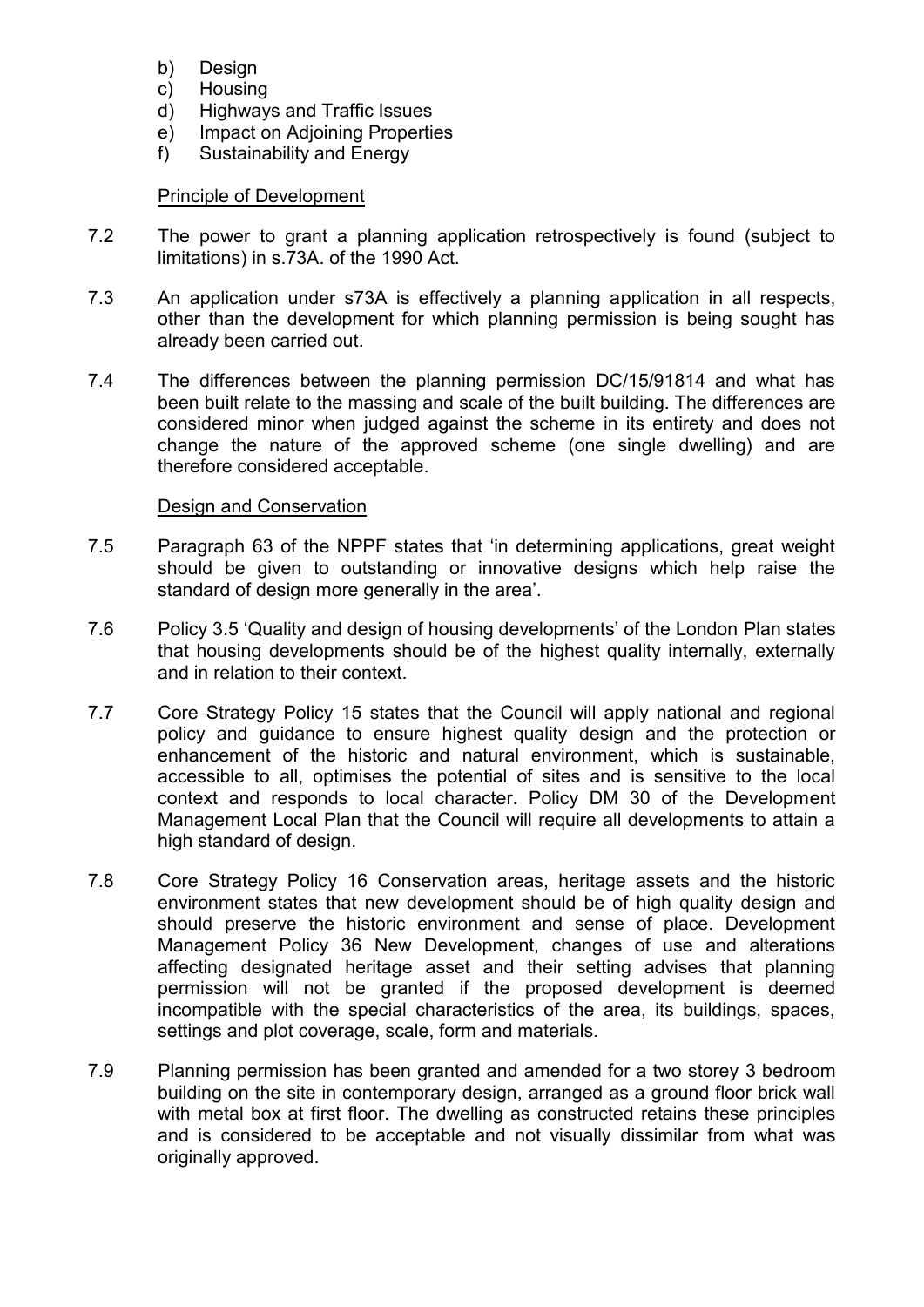- 7.10 The building as constructed is now wider, and taller but shallower at first floor level than previously amended, but retains the same design contemporary design principles were and are considered acceptable.
- 7.11 The increased massing is not considered to negatively affect the design of the building and is considered to a remain high quality design. The first floor element remains a similar distance to no. 1 Geoffrey Road as approved by planning permission DC/15/91814 with views through the plot across to Geoffrey Road maintained as previously approved.
- 7.12 The applicant's reasoning behind the retrospective changes in massing were that during construction it was found that existing infrastructure such as pipework had to be built over requiring deeper foundations thereby raising the finished floor levels and overall height of the building.
- 7.13 The length of the building was slightly increased because the structural engineer and private building control Inspector's specified the need for retaining walls with 161 and 163 Upper Brockley Road. This was due to the differences in ground levels between 161 and 163 Upper Brockley Road, and the application site.
- 7.14 Although retrospective in nature, officers consider the development as built from a design perspective are acceptable and of a high quality, suitable for the Brockley Conservation Area.
- 7.15 As the application site is situated in the Brockley Conservation Area, s72 of the Town and Country Planning Act 1990 has to be considered by the Council, which requires the Council to pay with respect to any buildings or other land in a conservation area, special attention to the desirability of preserving or enhancing the character or appearance of that Conservation Area.
- 7.16 Paragraph 132 of the National Planning Policy Framework (NPPF) states: "*When considering the impact on a proposed development on the significance of a designated heritage asset, great weight should be given to the asset's conservation. The more important the asset, the greater the weight should be."*
- 7.17 Paragraph 134 of the NPPF states: "*Where a development proposal will lead to less than substantial harm to the significance of a designated asset, this harm should be weighed against the public benefits of the proposal, including securing its optimum viable use."*
- 7.18 As such, the change of use that has occurred is not considered to have caused a material change in the contribution of the site property to the character and appearance of the Brockley Conservation Area, and the built development is therefore considered not negatively effect the preservation or enhancment of the character or appearance of the Brockley Conservation Area
- 7.19 The principle of the constructed dwelling is therefore considered acceptable in this instance, as is the impact of the scheme upon the Brockley Conservation Area.

#### Standard of Accommodation

7.20 The dwelling as constructed provides a GIA of 120 sqm, which exceeds the minimum standards set out in the London Plan. Furthermore, it is considered that the internal layout is practical, with all rooms being of an acceptable size, which therefore raises no objections.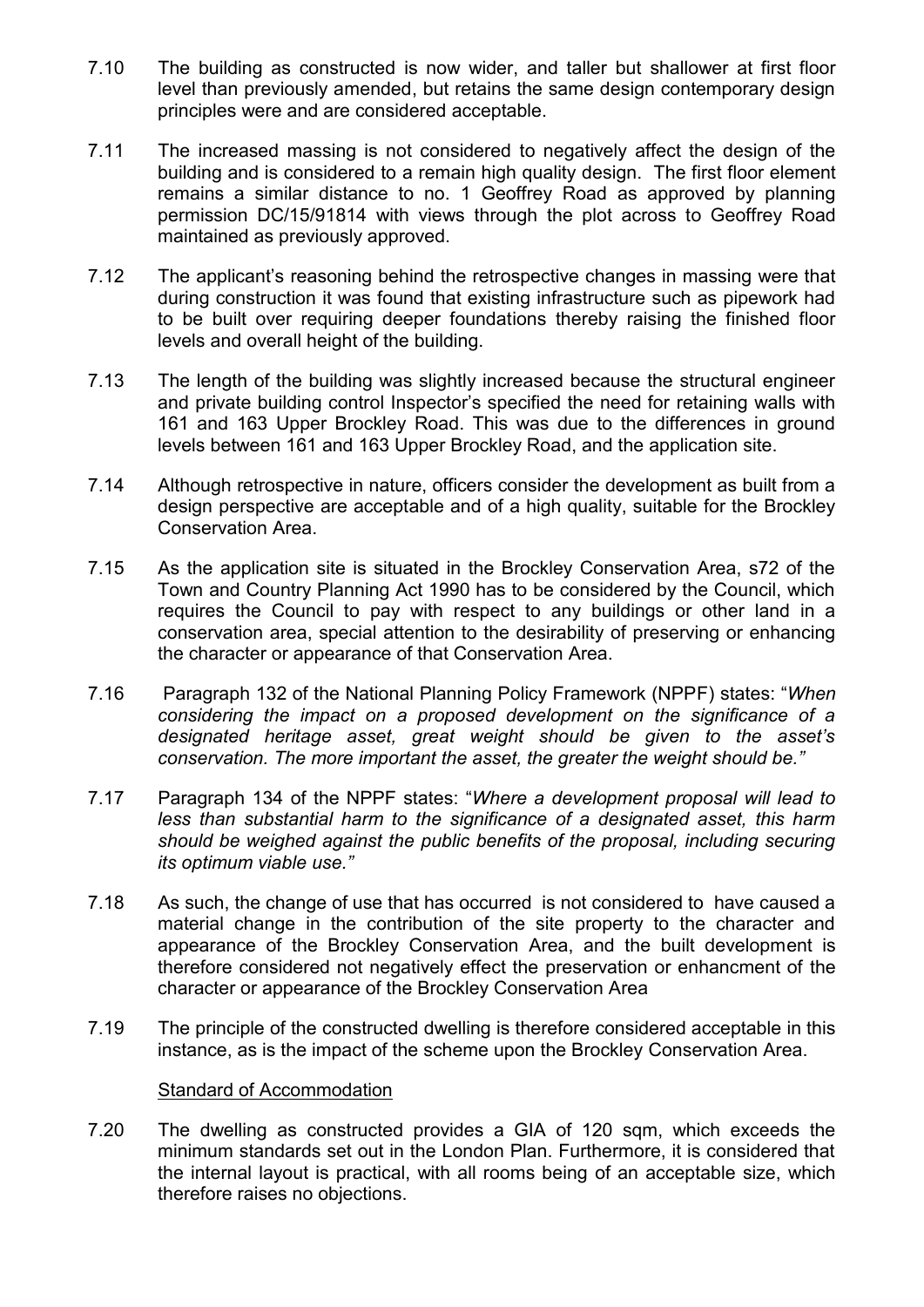7.21 The constructed dwelling would have a garden depth of approximately 5.3m, covering an area of 27 sqm. This represents a reduction from the 32 sqm on the previously approved proposal. However, no objection to a smaller garden is given due to the urban location as officers consider the shape and size practical for recreational purposes with adequate privacy for occupants.

### Highways and Traffic Issues

### a) *Access and car parking*

7.22 The dwelling as constructed does not propose alterations to the access, which remains via Upper Brockley Road. No car parking is proposed as before which remains unobjectionable given the PTAL of 4 and good access to public transport.

### *b) Cycle Parking*

7.23 The proposal will still provide secure, covered cycle parking in accordance with Table 6.3 of the London Plan. These are located in a store within the garden, accessible via a gate from the street.

### *c) Refuse*

7.24 The proposal provides storage for two refuse bins that will be accessed from the street. This arrangement will provide for recyclable and non-recyclable waste and is considered to be acceptable.

### Impact on Adjoining Properties

- 7.25 Core Strategy Policy 15 requires that any adverse impact on neighbouring amenity arising from development proposals will need to be addressed. DM Policy 32 states that development proposals will be required to be attractive and neighbourly, provide a satisfactory standard of privacy, outlook and natural lighting for its future residents and neighbours and meet the functional requirements of its future residents.
- 7.26 The first refused scheme proposed a building built up hard to the boundary with the rear garden of no. 163 Upper Brockley Road at a height of two storeys. This was considered to be visually overbearing and therefore detrimental to residential amenity. The amended 2014 approved scheme removed the first floor mass from the boundary, retained in the first 2015 amended scheme.
- 7.27 The further revised now built dwelling has positioned the eastern ground floor against the boundary with no. 163 Upper Brockley Road with the first floor element positioned at the west side of the building, closer to no. 1 Geoffrey Road, consistent with the previous approved schemes. The revisions to the massing are not significantly different from originally approved therefore the changes are acceptable.
- 7.28 Objections have been made regarding the 'non-opening blank opaque recesses.' It is submitted, that the two windows in the rear, southern elevation of the building are opaque and non-opening and the windows do not have any adverse impact in terms of loss of privacy through overlooking. This issue has therefore been fully addressed and the relationship is considered to be acceptable.
- 7.29 The proposal remains to have an acceptable 'back to back' distance to No.163 Upper Brockley Road, which as the previously approved application states no longer results in an unacceptable degree of enclosure. The proposals are not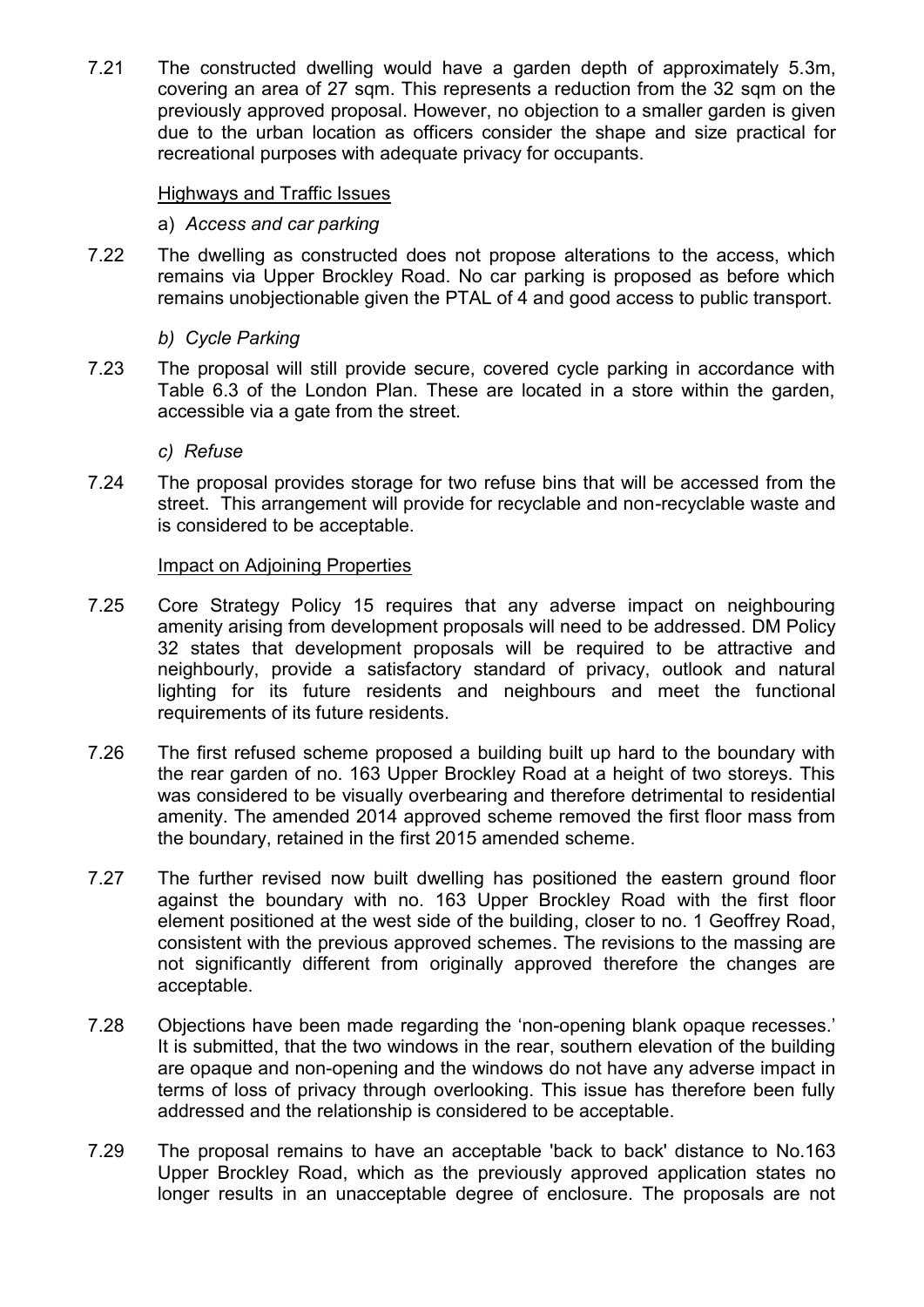considered to have a significant detrimental impact on No. 161 Upper Brockley Road, which has a larger rear garden. Although the first floor element would be visible, from no. 161 Upper Brockley Road this is not considered to be materially harmful or to warrant refusal on grounds of excessive enclosure in what is a developed urban location.

- 7.30 It is considered that the amendments would not result in an unacceptable impact to amenity for neighbouring occupiers. It is noted that the majority of objections relate to the nature of the development and not the increased massing.
- 7.31 Concern has been raised regarding the ownership of boundary walls, however, land ownership is not a planning issue and where necessary, the developer would need to enter into party wall agreements with the owners of neighbouring properties.
- 7.32 With regard to the removal of certain permitted development rights, the National Planning Practice Guidance advises that "*Conditions restricting the future use of permitted development rights or changes of use will rarely pass the test of necessity and should only be used in exceptional circumstances".* For the reasons set out in draft conditions 11 -14, it is considered appropriate to remove the permitted development righs in this case.

## **8.0 Local Finance Considerations**

- 8.1 Under Section 70(2) of the Town and Country Planning Act 1990 (as amended), a local finance consideration means:
	- (a) a grant or other financial assistance that has been, or will or could be, provided to a relevant authority by a Minister of the Crown; or
	- (b) sums that a relevant authority has received, or will or could receive, in payment of Community Infrastructure Levy (CIL).
- 8.2 The weight to be attached to a local finance consideration remains a matter for the decision maker.
- 8.3 The Mayor of London's CIL is therefore a material consideration. CIL is payable on this application and the applicant has completed the relevant form.

## **9.0 Equalities Considerations**

- 9.1 Section 149 of the Equality Act 2010 ("the Act") imposes a duty that the Council must, in the exercise of its functions, have due regard to:-
	- (a) eliminate discrimination, harassment, victimisation and any other conduct that is prohibited by or under the Act;
	- (b) advance equality of opportunity between persons who share a relevant protected characteristic and those who do not;
	- (c) foster good relations between persons who share a relevant protected characteristic and persons who do not share it.
- 9.2 The protected characteristics under the Act are: age, disability, gender reassignment, pregnancy and maternity, race, religion or belief, sex and sexual orientation.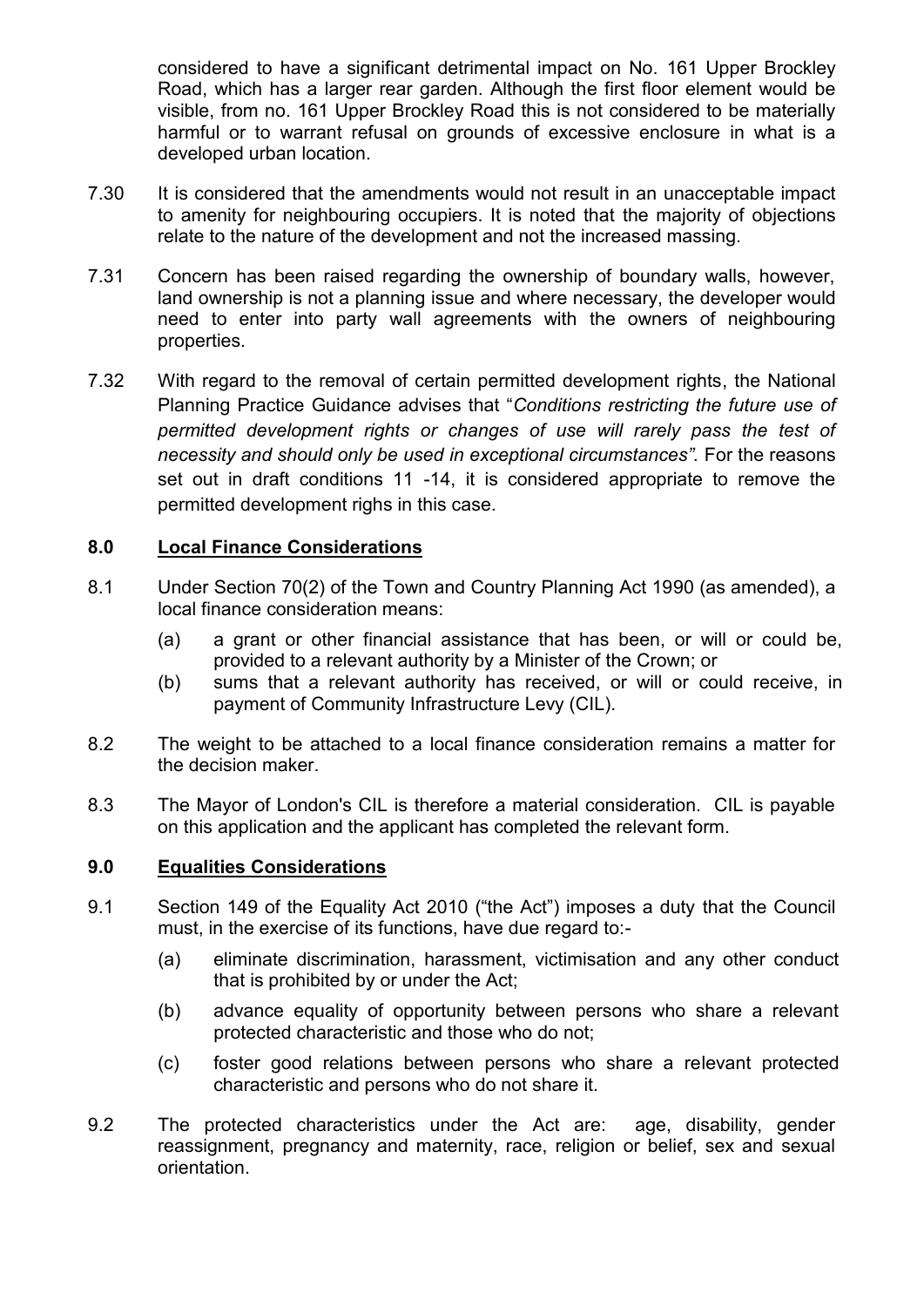The duty is a "have regard duty" and the weight to attach to it is a matter for the decision maker bearing in mind the issues of relevance and proportionality. In this matter there is considered to be minimal/no impact on equality.

### **10.0 Conclusion**

- 10.1 This application has been considered in the light of policies set out in the development plan and other material considerations.
- 10.2 It is considered that the increased massing does not negatively affect the design or have an unacceptable impact on neighbouring amenity, and any harm to the Brockley Conservation Area will be compensated by the public benefit gained of an additional dwelling house. It is recommended that planning permission be granted. It is recommended that planning permission be granted.

## **11.0 RECOMMENDATION GRANT PERMISSION** subject to the following conditions:

### 1. Time Limit:

The development to which this permission relates must be begun not later than 29/12/2017.

**Reason:** As required by Section 91 of the Town and Country Planning Act 1990.

#### 2 Accordance with Plans

The development shall be retained strictly in accordance with the application plans, drawings and documents hereby approved and as detailed below:

### **Still relevant drawings/documents previously approved under reference DC/14/88637:**

Heritage Statement, Sustainability Statement

### **Still relevant drawings/documents previously approved under reference DC/15/91814:**

Design and Access Statement received 11/6/15

## **Drawings/documents submitted under reference DC/17/101922**

Statement in support of amendments to approved scheme received 6 September 2017; BA16546AE101 Rev A; BA16546AP102; BA16546AP103; BA16546AP104; BA16546AE102 Rev B received 14 September 2017.

**Reason:** To ensure that the development is carried out in accordance with the approved documents, plans and drawings submitted with the application and is acceptable to the local planning authority.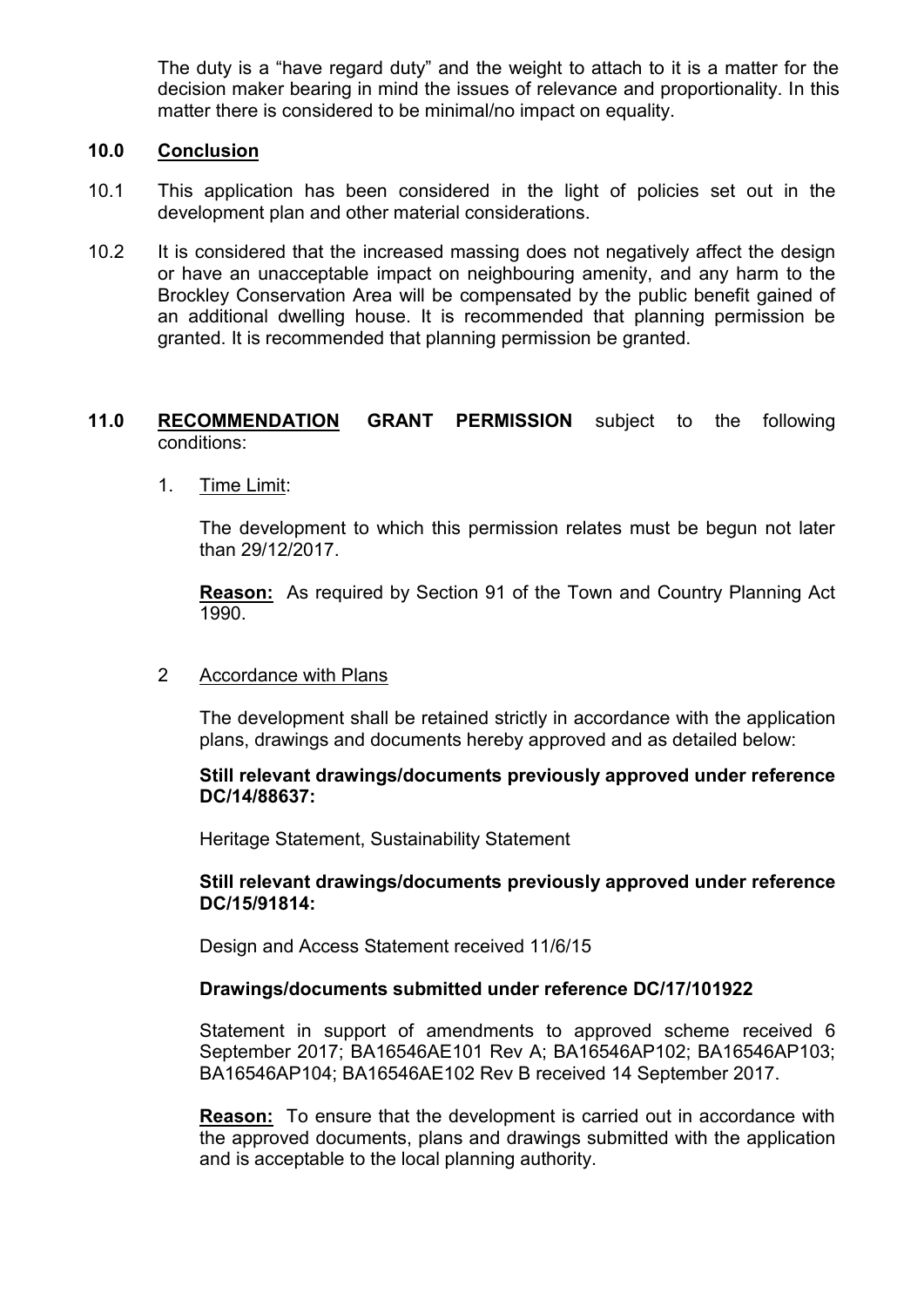# 4. Code for Sustainable Homes

- (a) The buildings hereby approved shall achieve a minimum Code for Sustainable Homes Rating Level 4.
- (b) No development shall commence until a Design Stage Certificate for each residential unit (prepared by a Code for Sustainable Homes qualified Assessor) has been submitted to and approved in writing by the local planning authority to demonstrate compliance with part (a).
- (c) Within 3 months of occupation of the house, evidence shall be submitted in the form of a Post Construction Certificate (prepared by a Code for Sustainable Homes qualified Assessor) to demonstrate full compliance with part (a) for that specific unit.

**Reason:** To comply with Policies 5.1 Climate change and mitigation, 5.2 Minimising carbon dioxide emissions, 5.3 Sustainable design and construction, 5.7 Renewable energy, 5.15 Water use and supplies in the London Plan (2011) and Core Strategy Policy 7 Climate change and adapting to the effects, Core Strategy Policy 8 Sustainable design and construction and energy efficiency (2011).

- 6. Refuse
	- (a) No development shall commence on site until details of proposals for the storage of refuse and recycling facilities for each residential unit hereby approved, have been submitted to and approved in writing by the local planning authority.
	- (b) The facilities as approved under part (a) shall be provided in full prior to occupation of the development and shall thereafter be permanently retained and maintained.

**Reason:** In order that the local planning authority may be satisfied with the provisions for recycling facilities and refuse storage in the interest of safeguarding the amenities of neighbouring occupiers and the area in general, in compliance with Saved Policies URB 3 Urban Design and HSG4 Residential Amenity in the Unitary Development Plan (July 2004) and Core Strategy Policy 13 Addressing Lewisham waste management requirements (2011).

## 7. Boundary Treatments

- (a) Details of the proposed boundary treatments including any gates, walls or fences shall be submitted to and approved in writing by the local planning authority prior to construction of the above ground works.
- (b) The approved boundary treatments shall be implemented prior to occupation of the buildings and retained in perpetuity.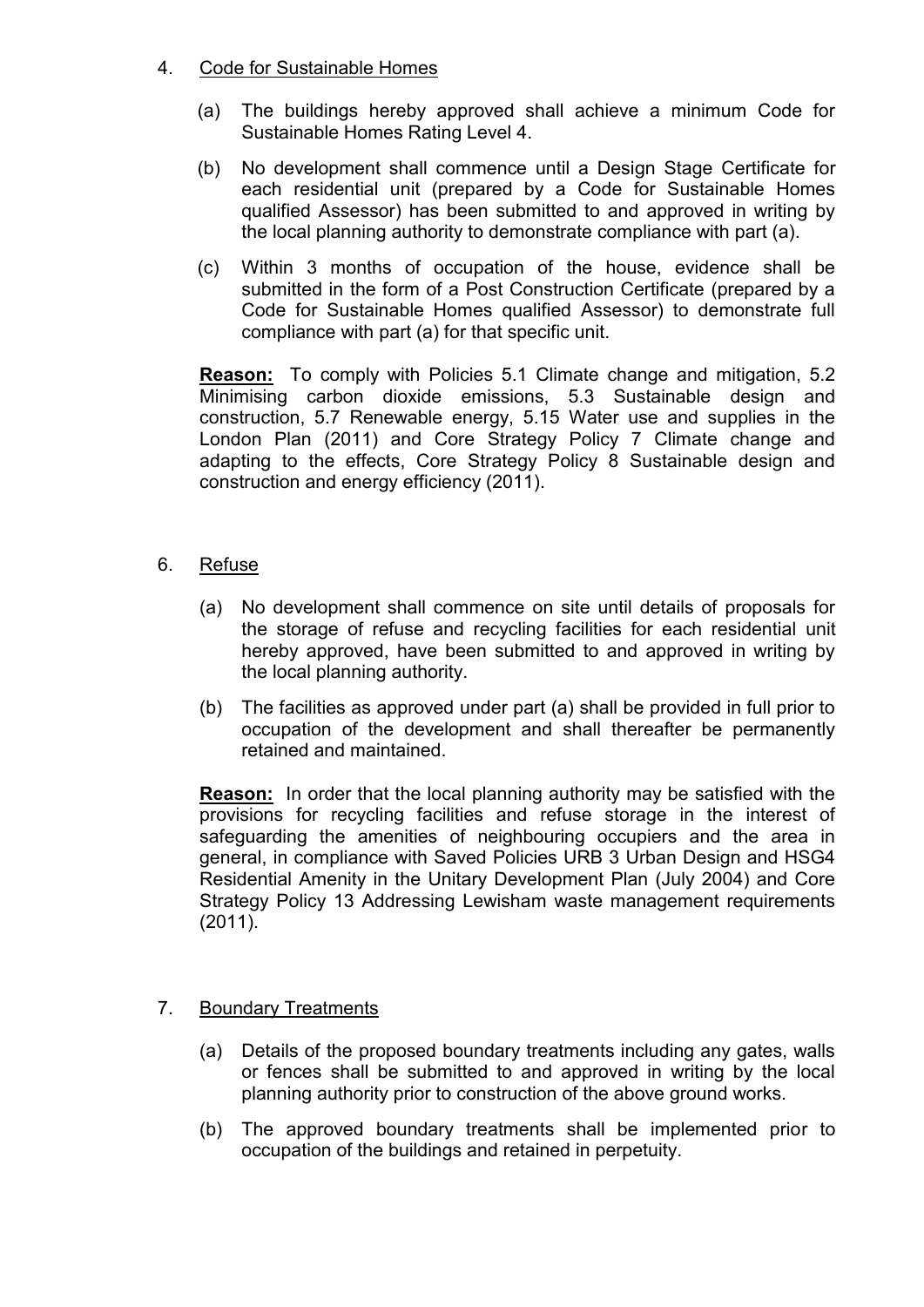**Reason:** To ensure that the boundary treatment is of adequate design in the interests of visual and residential amenity and to comply with Saved Policies URB 3 Urban Design and URB Residential Amenity in the Unitary Development Plan (July 2004) and Policy 15 High quality design for Lewisham of the Core Strategy (June 2011).

### 8. Closure of vehicular access

The development hereby approved shall not be occupied until the existing vehicular access has been closed and the highway reinstated.

**Reason:** To ensure that the local planning authority may be satisfied as to the external appearance of the building(s) and to comply with Policy 15 High quality design for Lewisham of the Core Strategy (June 2011) and Saved Policy URB 3 Urban Design in the Unitary Development Plan (July 2004).

### 9. Lifetime Homes

The dwelling shall meet Lifetime Home Standards (in accordance with the 2010 (Revised) document).

**Reason:** In order to ensure an adequate supply of accessible housing in the Borough in accordance with Saved Policy HSG 5 Layout and Design of New Residential Development in the Unitary Development Plan (July 2004) and Core Strategy Policy 1 Housing provision, mix and affordability and Core Strategy Policy 15 High quality design for Lewisham (June 2011).

#### 10. Plumbing and Pipes

Notwithstanding the Town and Country Planning (General Permitted Development) Order 1995 (or any Order revoking, re-enacting or modifying that Order), no plumbing or pipes, other than rainwater pipes, shall be fixed on the external faces of the building(s).

**Reason:** It is considered that such plumbing or pipes would seriously detract from the appearance of the building(s) and to comply with Policy 15 High quality design for Lewisham of the Core Strategy (June 2011) and Saved Policy URB 3 Urban Design in the Unitary Development Plan (July 2004).

## 11. Removal of permitted development rights

No extensions or alterations to the building hereby approved, whether or not permitted under Article 3 to Schedule 2 of the Town and Country Planning (General Permitted Development) Order 1995 (or any order revoking, reenacting or modifying that Order) of that Order, shall be carried out without the prior written permission of the local planning authority.

**Reason:** In order that, in view of the nature of the development hereby permitted, the local planning authority may have the opportunity of assessing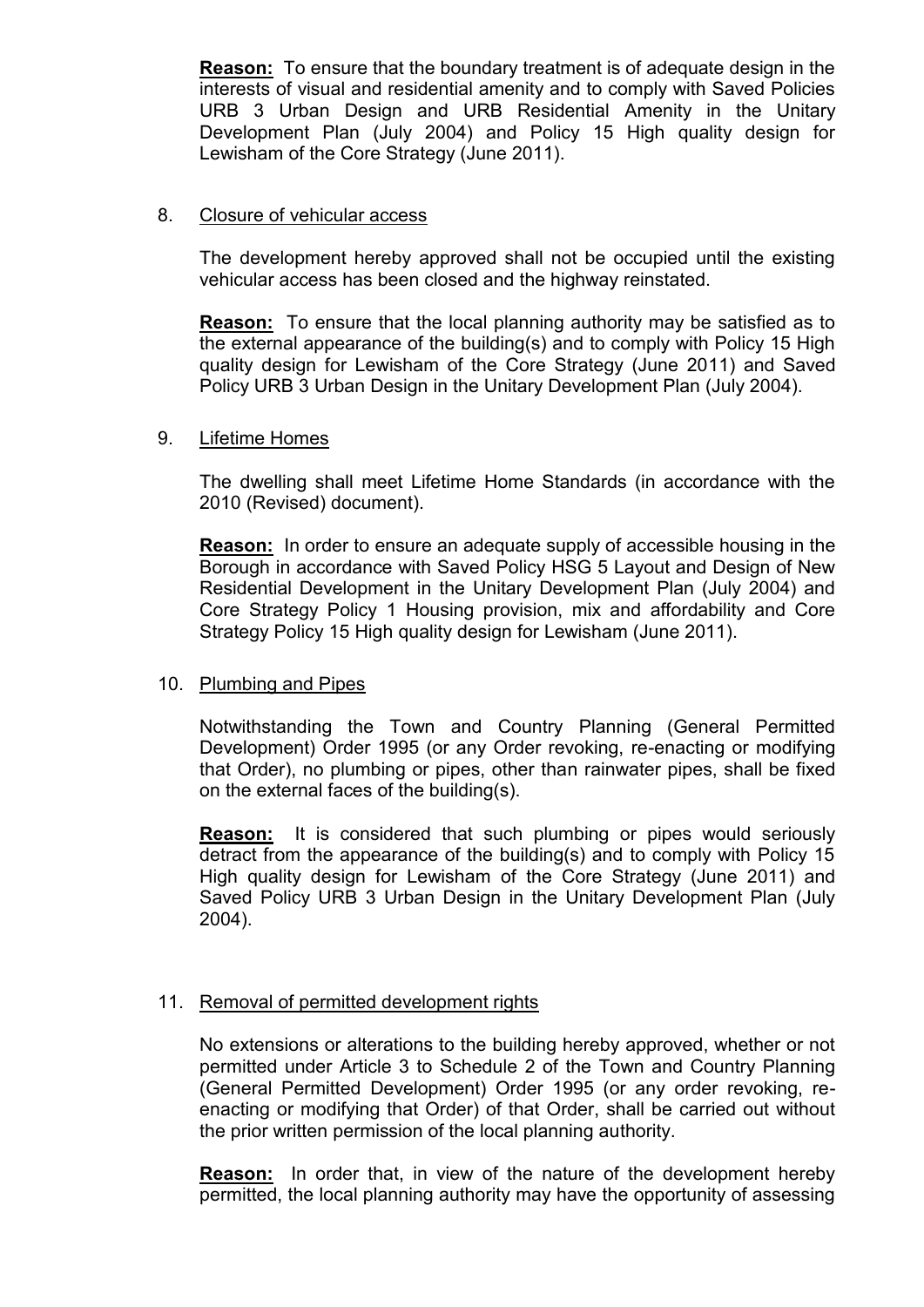the impact of any further development and to comply with Policy 15 High quality design for Lewisham of the Core Strategy (June 2011).

## 12. Removal of permitted development rights

Notwithstanding the Town and Country Planning (General Permitted Development) Order 1995 (or any Order revoking, re-enacting or modifying that Order), no windows (or other openings) shall be constructed in the elevations of the building other than those expressly authorised by this permission.

**Reason:** To enable the local planning authority to regulate and control any such further development in the interests of amenity and privacy of adjoining properties in accordance with Saved Policy HSG 4 Residential Amenity in the Unitary Development Plan (July 2004).

## 13. Obscure glazing

Notwithstanding the Town and Country Planning (General Permitted Development) Order 1995 (or any Order revoking, re-enacting or modifying that Order), the window to be installed in the rear (eastern) elevation at first floor level serving the staircase of the building hereby approved shall be fitted as obscure glazed and fixed shut and retained as such in perpetuity.

**Reason:** To avoid the direct overlooking of adjoining properties and consequent loss of privacy thereto and to comply with Saved Policy HSG4 Residential Amenity in the Unitary Development Plan (July 2004).

## 14. Use of Flat Roofs

Notwithstanding the Town and Country Planning (General Permitted Development) Order 1995 (or any Order revoking, re-enacting or modifying that Order), the use of the flat roofs on the building hereby approved shall be as set out in the application and no development or the formation of any door providing access to the roof areas shall be carried out, nor shall the roof areas be used as a balcony, roof garden or similar amenity area.

**Reason:** In order to prevent any unacceptable loss of privacy to adjoining properties and the area generally and to comply with Saved Policy HSG 4 Residential Amenity in the Unitary Development Plan (July 2004).

#### 16. Living Roof

The development shall be constructed with a biodiversity living roof details of which shall be submitted to and approved in writing by the local planning authority before development commences.

The living roof shall not be used as an amenity or sitting out space of any kind whatsoever and shall only be used in the case of essential maintenance or repair, or escape in case of emergency.